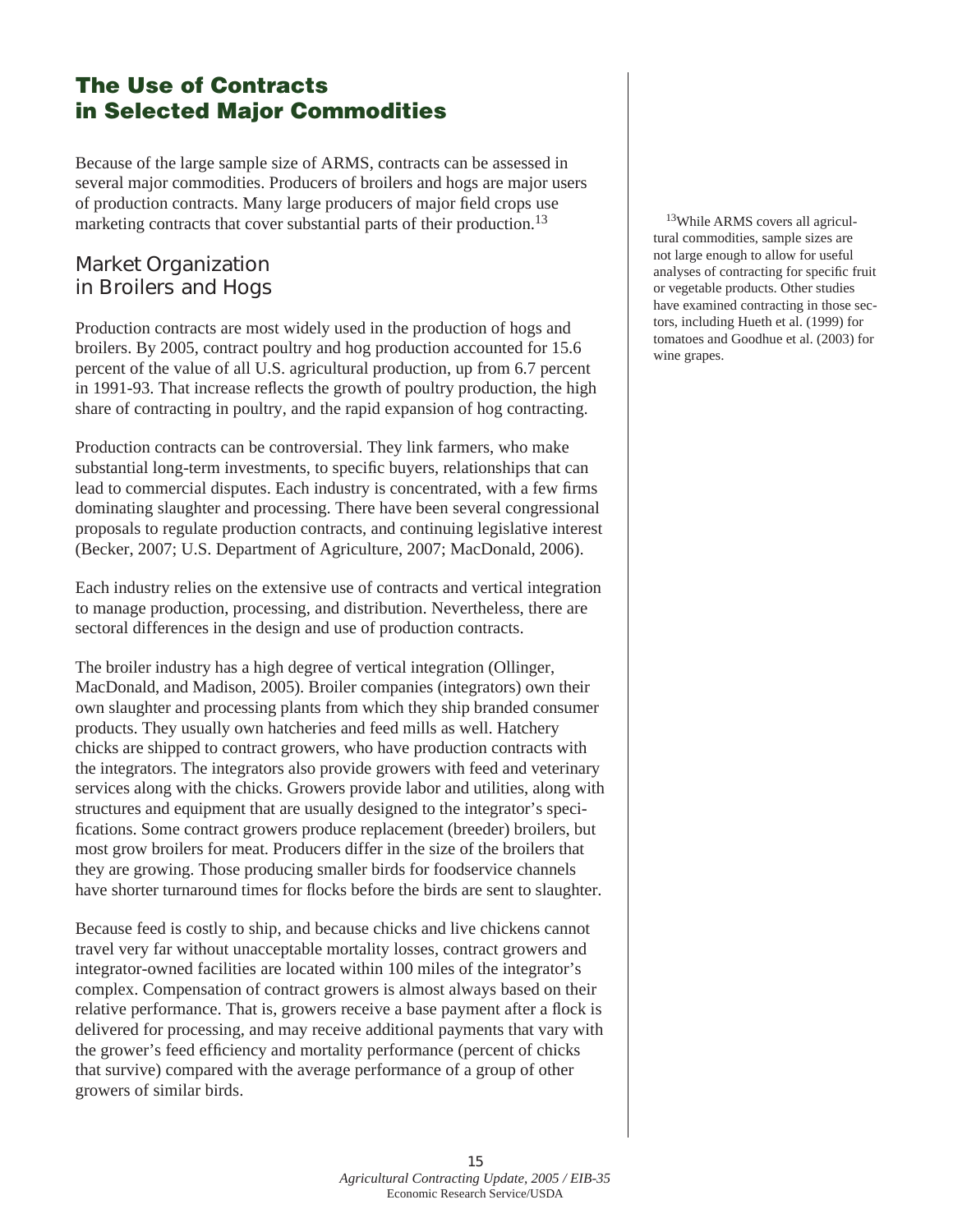While production contracts and vertical integration have spread widely through the hog sector, it is still not as tightly coordinated as broiler production (McBride and Key, 2007). Some integrators follow the broiler model, in that they own feed mills and sow facilities, from which they provide pigs to contract growers who raise them to market weight before they are removed to the integrator's slaughter plant. But there are many other models. Some integrators purchase pigs and feed from independent sow operations and feed mills, place them on contract growing operations, and then sell the market hogs to slaughter plants under a marketing contract. Those integrators own no facilities, but instead coordinate the process through contracts and spot market purchases. In each case contract growers receive pigs, feed, veterinary services, and supervision from integrators, and provide labor, capital, and utilities.

There is also a significant number of remaining traditional operations that raise pigs from birth to market weight and sell them to processors through a marketing contract or a cash market sale.

Hog producers do not face the same geographic constraints that broiler producers face—hogs and pigs can travel much farther without the risk of animals dying en route. With larger geographic markets, spot markets and a variety of contracting modes still exist.

## **Production Contracting for Broilers and Hogs**

It is possible to assess production contracts in these two sectors with ARMS data on contract producers of market hogs and of broilers. Specifically, the 2004 survey had a hog version. With the added sample of hog producers who responded to the survey, data were available on 332 producers who had production contracts for market hogs. There are many commercial producers of broilers, and almost all of them have production contracts, so Version 1 of the 2004 ARMS generated 545 observations on broiler producers.

The organizational distinctions show up clearly in the data. Nearly 60 percent of contracts for market hogs were with integrators who did not own processing plants, compared with only 6 percent of broiler contracts (table 6).14 Broiler growers are also closely tied to a single integrator. Fifty-nine percent of growers with broiler production contracts responded that they had no marketing option other than their current integrator for the commodity. By contrast, 23 percent of hog producers had no alternative marketing options; 76 percent viewed other contractors as alternatives ("cash sales only," plus "cash sales and other contractors"), and 31 percent could access cash markets. Broiler growers tended to have long-term relationships with their integrators. When asked how long they had contracted with their current integrator, the median response was 10 years (table 7).

It is striking to find that so many broiler respondents report no marketing alternatives. To explore the issue, data from a 2006 ARMS Phase III version targeted at broiler producers were used with a sample size of over 1,500 production contract operations. In that version, we asked how many integrators operated in the producer's area. A quarter of contract broiler operations had only a single integrator in the area, while another 29 percent reported

<sup>14</sup>The calculation sums the contractor types "input provider" and "other," and assumes that "cooperatives" listed in table 6 also own processing plants.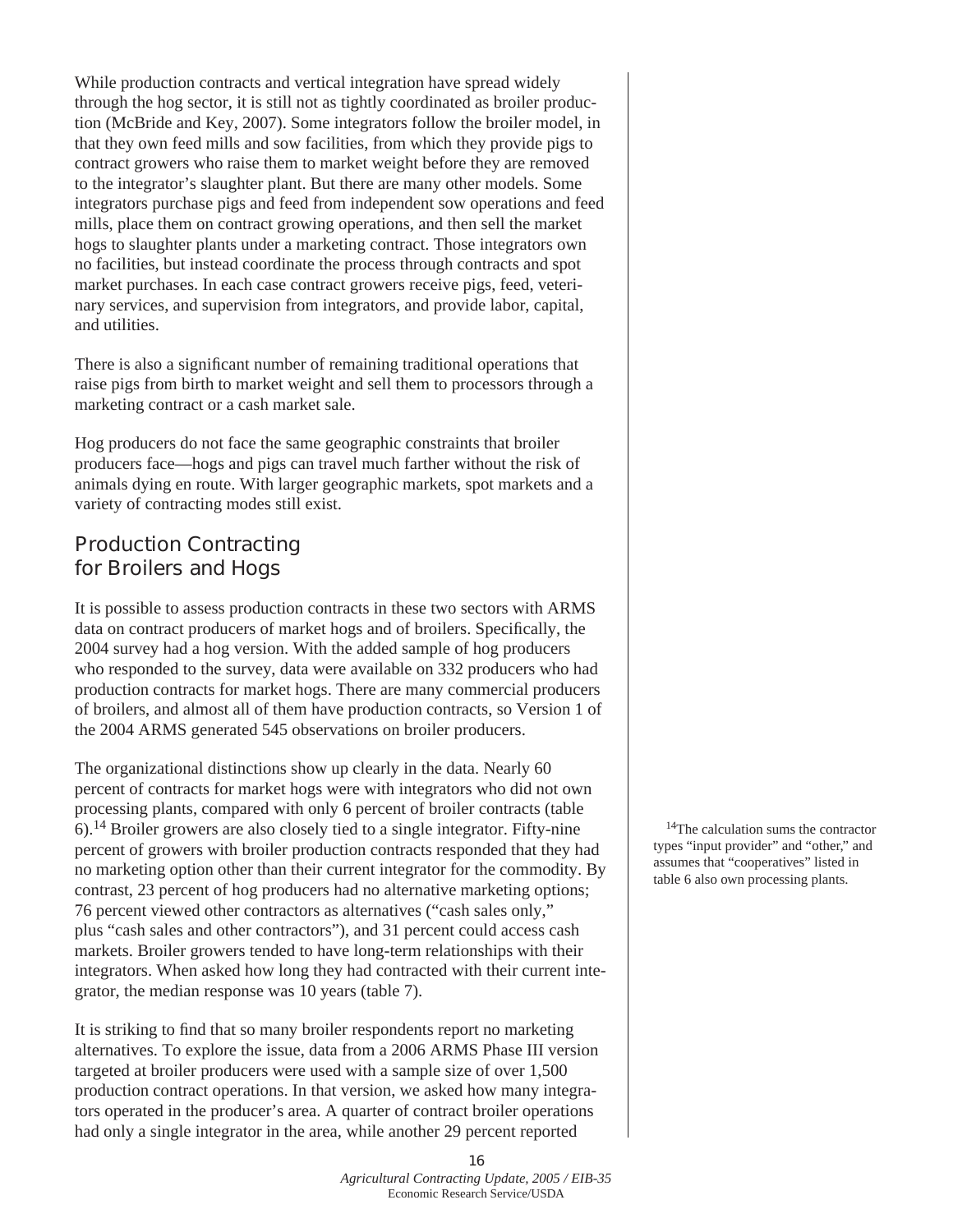| Table 6<br>Contractors in broiler and hog production contracts in 2004 |                    |             |  |  |  |
|------------------------------------------------------------------------|--------------------|-------------|--|--|--|
| Item                                                                   | <b>Broilers</b>    | Market hogs |  |  |  |
|                                                                        | Percent of growers |             |  |  |  |
| Contractor type                                                        |                    |             |  |  |  |
| Cooperative that grower belongs to                                     | 8                  | 4           |  |  |  |
| Input provider                                                         | 4                  | 52          |  |  |  |
| Processor                                                              | 41                 | 19          |  |  |  |
| Input provider and processor                                           | 45                 | 18          |  |  |  |
| Other                                                                  | 2                  | 7           |  |  |  |
| Other commodity marketing options                                      |                    |             |  |  |  |
| None                                                                   | 59                 | 23          |  |  |  |

| Gash sales and other contractors |              | ΟU |
|----------------------------------|--------------|----|
| Cash sales only                  |              |    |
| Other contractors only           | 39           | 46 |
|                                  | Median years |    |
| Experience with contractor       | 10           |    |

Cash sales and other contractors 1 30

Note: 545 broiler contract producers and 332 market hog contract producers.

Source: USDA, Agricultural Resource Management Survey, 2004, version 1 for broilers and version 4 for hogs.

### Table 7

### **Characteristics of production contracts for hogs and broilers in 2004**

| Item                                             | <b>Broilers</b>    | Market hogs      |  |  |
|--------------------------------------------------|--------------------|------------------|--|--|
|                                                  | Head               |                  |  |  |
| Annual quantity removed                          |                    |                  |  |  |
| Mean                                             | 439,728            | 7,387            |  |  |
| Median                                           | 376,085            | 5,500            |  |  |
| 25 <sup>th</sup> percentile                      | 221,661            | 1,730            |  |  |
| 75 <sup>th</sup> percentile                      | 540,000            | 9,900            |  |  |
|                                                  |                    | Dollars per head |  |  |
| Fee received                                     |                    |                  |  |  |
| Mean                                             | 0.26               | 13.89            |  |  |
| Median                                           | 0.24               | 11.50            |  |  |
| 25 <sup>th</sup> percentile                      | 0.20               | 10.00            |  |  |
| 75 <sup>th</sup> percentile                      | 0.30               | 13.25            |  |  |
|                                                  | Percent of growers |                  |  |  |
| Contract features                                |                    |                  |  |  |
| Fee determined by formula                        | 91                 | 52               |  |  |
| Fee linked to performance                        | 95                 | 37               |  |  |
| Land required for manure disposal                | 19                 | 33               |  |  |
| Required capital investment in 2004              | 49                 | 61               |  |  |
| Mean capital expense, if required                | \$49,037           | \$8,721          |  |  |
| Mean acreage required for manure                 | 69 acres           | 126 acres        |  |  |
|                                                  | <b>Months</b>      |                  |  |  |
| Length of contract                               |                    |                  |  |  |
| Median, if length is specified                   | 12                 | 12               |  |  |
| 75 <sup>th</sup> percentile, if length specified | 12                 | 36               |  |  |
| Percent with no length specified                 | 26                 | 41               |  |  |

Note: 545 broiler contract producers and 332 market hog contract producers.

Source: USDA, Agricultural Resource Management Survey, 2004, version 1 for broilers and version 4 for hogs.

> **17** *Agricultural Contracting Update, 2005 / EIB-35*  Economic Research Service/USDA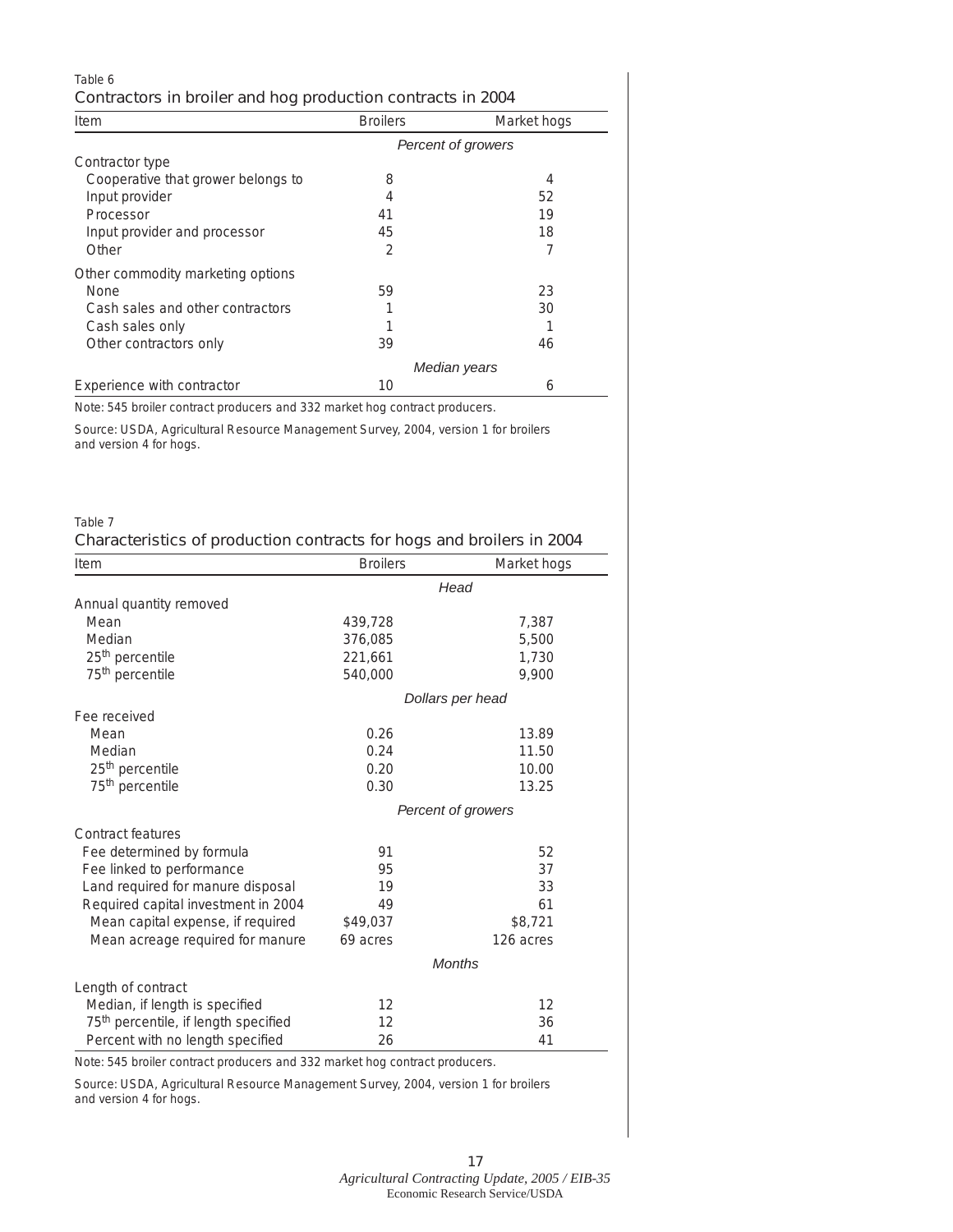two integrators and 22 percent reported three. A given integrator may not be taking on new growers, and as a result it is quite possible for a grower to report that there are two or three companies in the area, but still report that he/she has no alternatives to his/her present contractor.

In 2004, the median quantity removed under production contracts amounted to 376,000 broilers and 5,500 hogs (table 7).<sup>15</sup> For broiler producers, contract fees vary with grower performance and with the size of the bird (larger birds spend more time at the operation) and range from 20 cents a head at the 25<sup>th</sup> percentile to 30 cents at the  $75<sup>th</sup>$  (on a per-pound basis, from 4.5 to 5.5 cents per pound). Fees vary less widely among hog producers, from \$10 per head at the  $25<sup>th</sup>$  percentile to \$13.25 at the  $75<sup>th</sup>$ .<sup>16</sup>

Broiler contracts usually base compensation on a formula. Ninety-five percent of respondents report that their compensation depends on their performance, compared with other growers. Relative performance contracts are rarely used in contract hog production. Payment may be based on a fixed fee per hog, but more often is based directly on formulas that account for a grower's feed efficiency and mortality performance.

Contract growers make significant long-term investments in housing. One of the striking features of production contracts is that, although growers and integrators typically have long-term relationships, contracts are usually written for short durations. A quarter of broiler contracts specify no duration, but instead cover only a single flock (a few months). Most of those that report a duration specify a single year (12 months). Hog contracts vary more widely. While most resemble broiler contracts, a significant number specify lengths of 3, 5, or 10 years (longer durations usually apply to larger operations).

Growers and integrators maintain long-term relationships with short-term contracts by renewing contracts annually. Contract renewal, however, often requires a significant new capital investment by growers. Forty-nine percent of broiler growers reported that they were required to make a capital investment in 2004. Among those growers, the mean new 2004 capital expenditure was about \$49,000.

## **How Production Contract Operations Link to the Farm and the Household**

Most commercial farms are diversified with several commodity enterprises. In addition, farm operator households may have diversified sources of income—including business earnings from the farming operation, earnings from other businesses operated by the household, income from off-farm jobs held by household members, and income from savings, pensions, and other financial assets.

Contracting broiler and hog operations differ in this regard as well. Farms that raise contract hogs are much more diversified than farms that raise contract broilers. On average, broiler contract fees account for nearly 80 percent of gross cash income on broiler farms, while hog contract fees account for just 27 percent of gross cash income on hog farms (table 8). Contract market hog operations usually maintain substantial crop enterprises because they can use the manure from the hog enterprise as fertilizer for their

15We focus on hog finishing operations, which receive pigs and raise them to market weight, in this analysis. Sow operations are often much larger and more specialized.

 $16$ The median is the  $50<sup>th</sup>$  percentile; half of all households earn more than the median and half earn less. The 75<sup>th</sup> percentile income is that at which 25 percent of households earn more and 75 percent earn less, while 25th percentile income is that at which 25 percent earn less and 75 percent earn more.

#### **18** *Agricultural Contracting Update, 2005 / EIB-35* Economic Research Service/USDA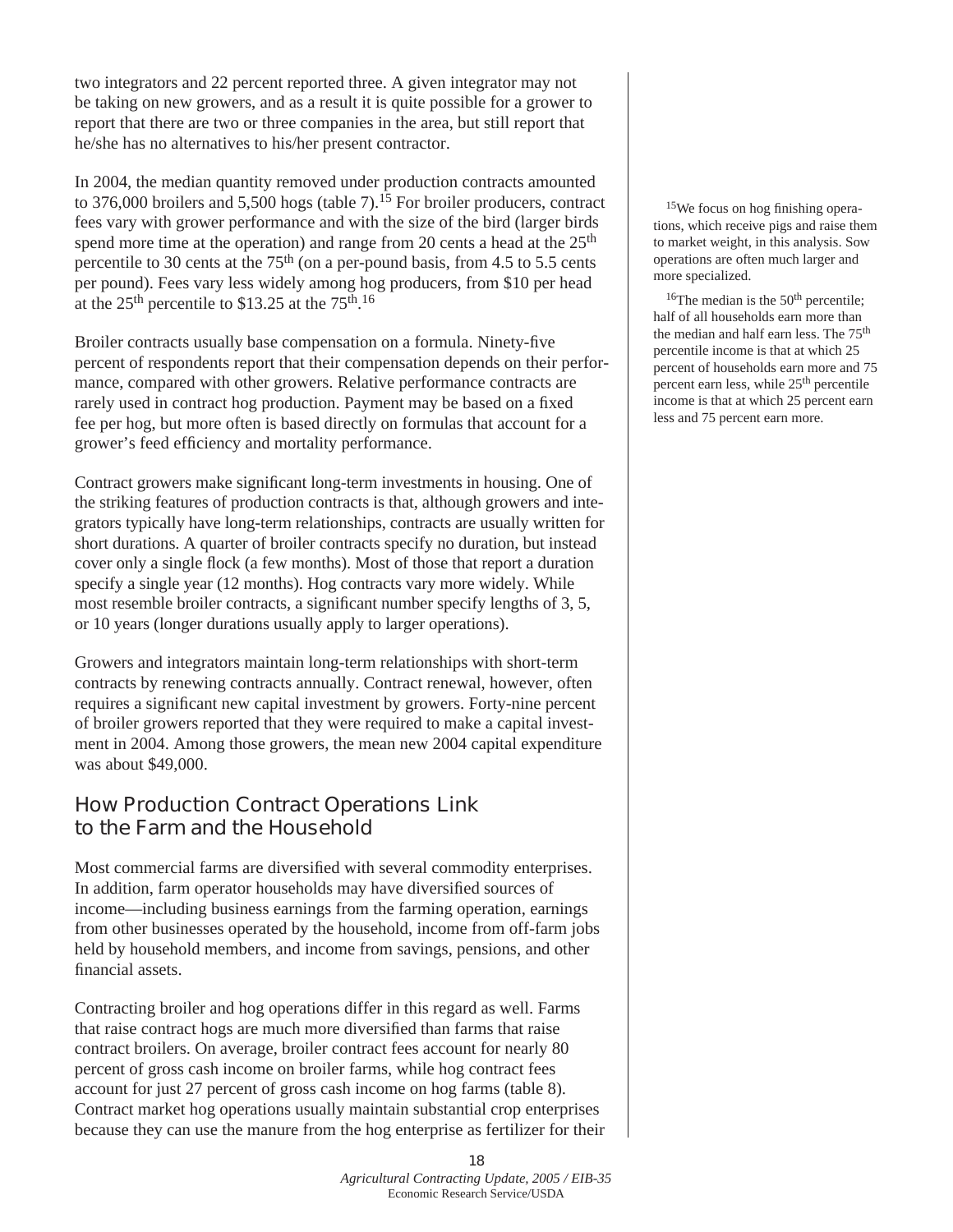#### Table 8 **How production contracts fit into the farming operation and farm household in 2004**

| Item                             | <b>Broilers</b> | Market hogs |
|----------------------------------|-----------------|-------------|
|                                  |                 | Dollars     |
| Farm business revenues (mean)    |                 |             |
| Contract fees received           | 112,499         | 85,011      |
| Gross cash farm income           | 142,165         | 316,828     |
| Operator household income (mean) |                 |             |
| From off-farm sources            | 56.344          | 41,038      |
| From farming operations          | 35,918          | 67,519      |
| From all sources                 | 92,262          | 108,557     |

Notes: Operator household income from farming operations is net of farm expenses and of payments to landlords, partners, or contractors. 545 broiler contract producers and 332 market hog contract producers.

Source: USDA, Agricultural Resource Management Survey, 2004, version 1 for broilers and version 4 for hogs.

crops. Contract hog farms also tend to be substantially larger than contract broiler producers, as measured by gross cash income (more than double, on average) or acreage.

Farm households derive income from off-farm employment, from "unearned" off-farm sources such as pensions or returns from financial investments, and from the net income that is provided by the farm business, after accounting for expenses and for any claims on the farm's net income from other entities. For most broiler operations, farming is not the primary source of household income. Mean household income from farming operations amounts to \$35,918 on broiler operations, compared with mean off-farm income of \$56,344. The ratio of farm to off-farm income is reversed in households that operate contract hog operations, where farming provides 62 percent of the household's income.

Contract growers are not, in general, low-income households. In 2004, mean household income among all U.S. households was \$60,528. Among contract broiler producers, the mean household income, when measured on a comparable basis using the net income flowing from the farm business, was 50 percent higher at \$92,262, while the mean household income for contract hog producers was even higher at \$108,557.17

Incomes among farm households are skewed, as are incomes among all households, by the fact that some households earn very high incomes, thus raising the mean above the amounts earned by most. For that reason, it is important to look at median household incomes and the range of income earned by looking at the  $25<sup>th</sup>$  and  $75<sup>th</sup>$  percentiles.

Households with contract hog operations offer a good example (fig. 4). A quarter of those households had incomes above \$152,910 (the 75<sup>th</sup> percentile). Those incomes raised the mean substantially. The median income was \$79,585, well below the mean, while another quarter earned incomes below \$38,000.

<sup>17</sup>Among all households of primary farm operators, mean household income was \$81,596.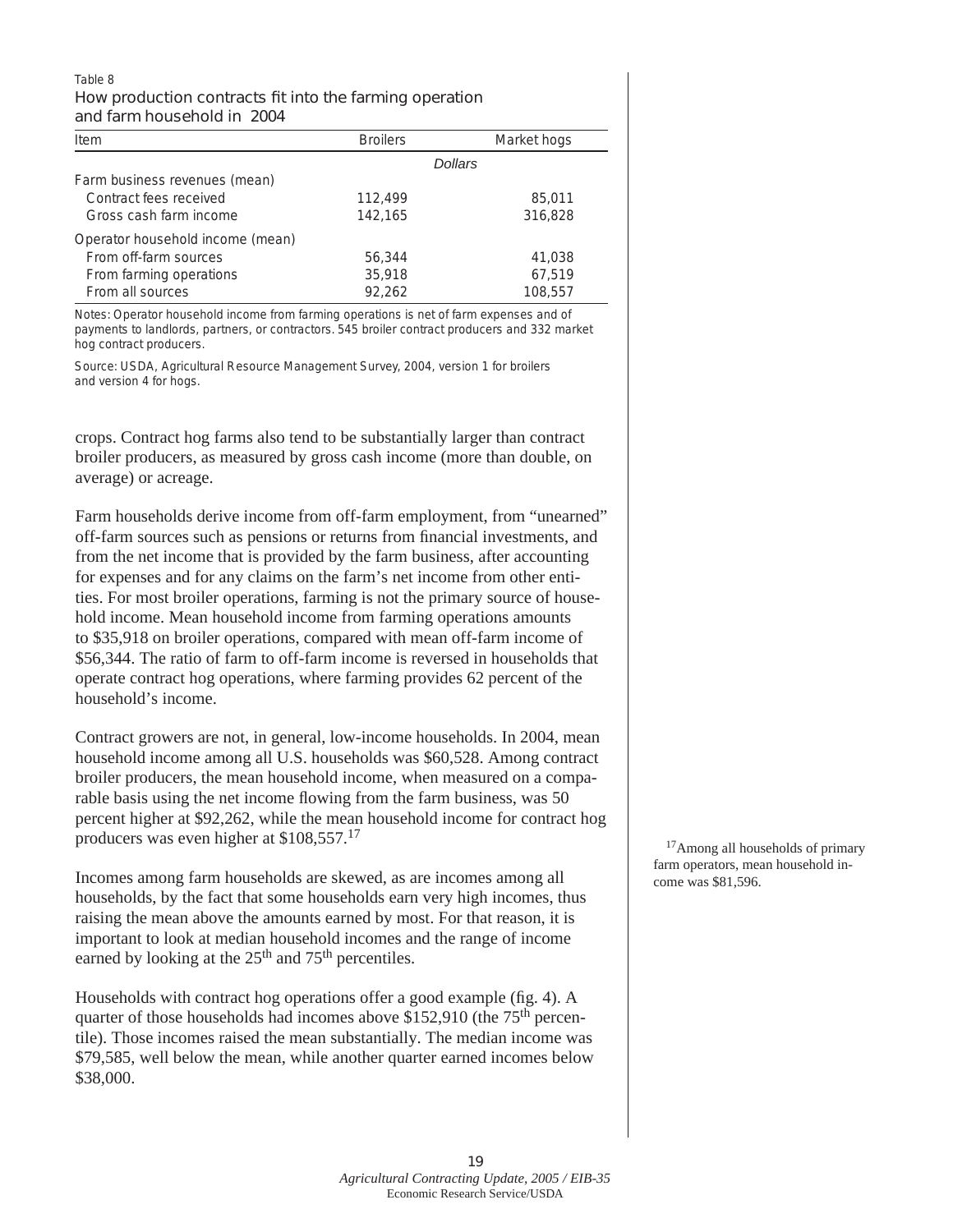

Source: USDA, Agricultural Resource Management Survey 2004, versions 1 and 4.

The median household income among broiler farms was \$60,389, also well below the mean. A quarter of those households earned incomes above \$107,354, while a quarter earned incomes below \$31,567. The medians still compare quite favorably to nationwide estimates—median income among all U.S. households amounted to \$44,400, far below the medians for broiler or for hog households.

Broiler producers are closely tied to a single integrator. Their household incomes from farming tend to be lower than that of hog producers and more closely tied to the returns from contract production. These patterns may help to explain why broiler contract relationships attract legislative interest and regulatory proposals (Doby, 2007; Philippi, 2007; Lawrence and Grimes, 2007).

# **Marketing Contracts in Major Field Crops**

Contract coverage varies greatly among major field crops, from less than a tenth of wheat production to nearly half of cotton. Contract coverage varies widely among producers of specific field crops. Most use no contracts, while those who do contract substantial shares of production. Farms that contract differ in important ways from those that do not.

Most field crop operations do no contracting, while those that do use contracts extensively (table 9). In 2005, 61,477 corn producers used a contract, while 217,355 did not—78 percent of the total. Similarly, 82 percent of soybean producers and 90 percent of wheat producers used no contracts. Even in commodities with higher levels of contract coverage, most do not contract. About 60 percent of cotton producers and 70 percent of rice producers rely wholly on spot markets.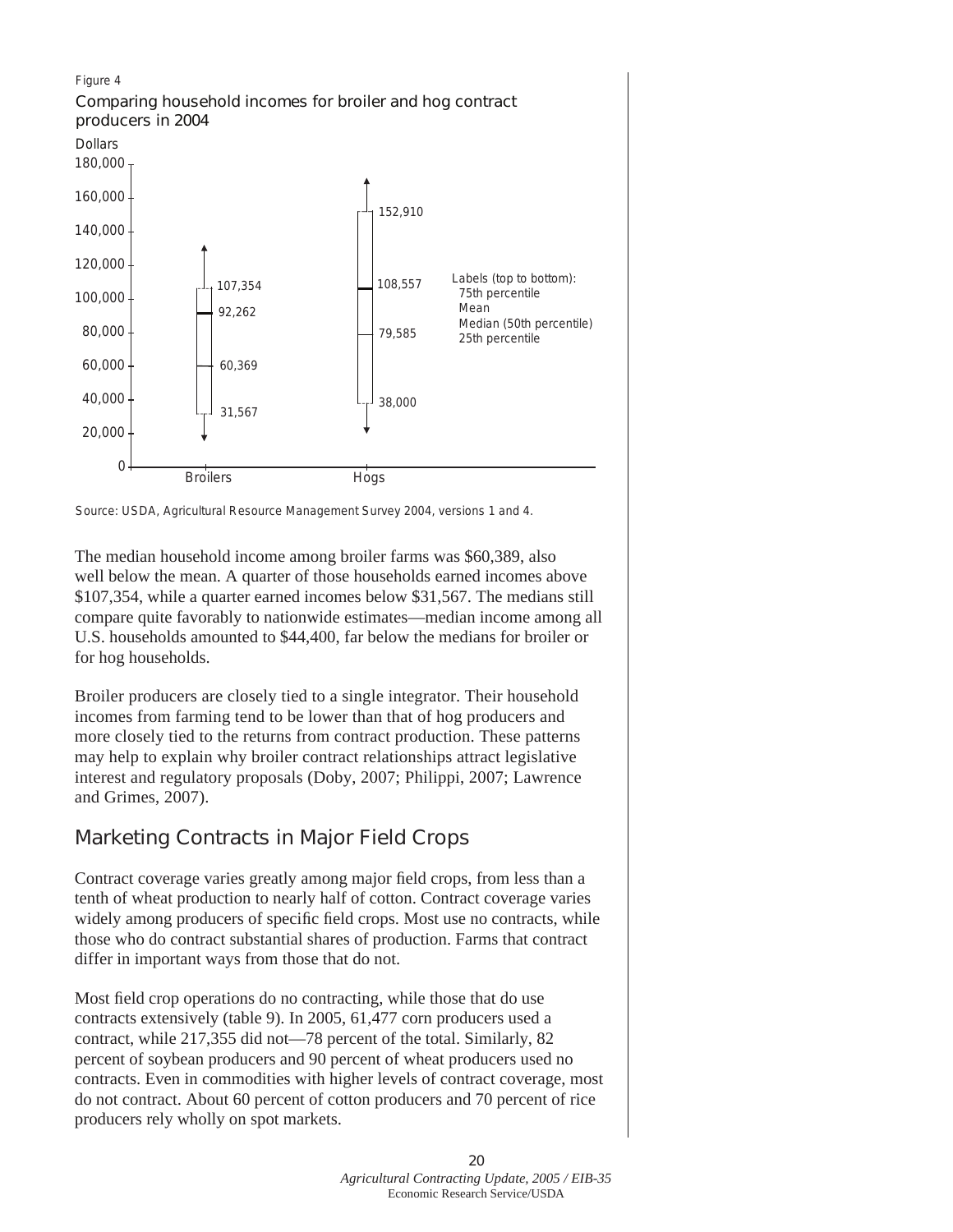### Table 9 **Comparing contract and noncontract field crop producers in 2005**

|                                        |                   |                    | Value of production     | Percent of commodity production |                            |                            |  |
|----------------------------------------|-------------------|--------------------|-------------------------|---------------------------------|----------------------------|----------------------------|--|
| Commodity<br>and farm type             | Farms             | Whole<br>farm      | Commodity<br>enterprise | Under<br>contract               | Onfarm and<br>landlord use | Storage and<br>spot market |  |
|                                        | <b>Number</b>     |                    | Dollars per farm        |                                 | Percent                    |                            |  |
| Corn<br>Contract<br>Noncontract        | 61,477<br>217,355 | 357,811<br>185,022 | 136,485<br>48,219       | 43.5<br>0                       | 11.2<br>11.6               | 45.3<br>88.4               |  |
| Cotton<br>Contract<br>Noncontract      | 10,633<br>13,368  | 503,967<br>353,685 | 231,314<br>169,681      | 86.5<br>0                       | 10.0<br>7.5                | 3.5<br>92.5                |  |
| <b>Rice</b><br>Contract<br>Noncontract | 1.595<br>4,177    | 478,983<br>383,620 | 222,412<br>165,385      | 78.2<br>0                       | 11.4<br>10.8               | 10.4<br>89.2               |  |
| Soybeans<br>Contract<br>Noncontract    | 64,923<br>299,905 | 331,313<br>175,331 | 101,078<br>42,861       | 45.8<br>$\Omega$                | 10.2<br>9.0                | 44.0<br>91.0               |  |
| Wheat<br>Contract<br>Noncontract       | 15,016<br>141,297 | 499,225<br>228,447 | 67,241<br>38,085        | 46.1<br>0                       | 14.9<br>12.8               | 39.0<br>87.2               |  |

Note: The sample includes 1,589 corn contracts, 393 cotton contracts, 87 rice contracts, 1,522 soybean contracts, and 459 wheat contracts.

Source: USDA, Agricultural Resource Management Survey, 2005, all versions.

Contracting farms are considerably larger, on average, than farms that do not contract, when size is measured either by the whole farm's value of production or by production of the specific field crop.

Contracts form part of a broad marketing strategy for farms that use them. For example, contracting corn operations placed 44 percent of their corn production under contract in 2005. That does not mean that the rest was sold through spot markets, because some production was used on-farm and some went to landlords who held share leases on the land. We estimate that 11 percent of their corn production was diverted to those channels, so 45 percent remained to be sold through spot markets or retained in storage. In that sense, contracting corn farms split about 50-50 between using contracts and spot markets for the corn that they could market. Similar patterns were true of contracting wheat and soybean producers. Once landlord shares and onfarm use were subtracted, those who used contracts moved about half of their 2005 crop through contract, while retaining about half to sell in spot markets or place in storage.18 For these producers, noncontract production provides a form of "contract insurance"—in the event of low yields, production that is not committed to a contract may be used to help fulfill any shortfalls in production that is committed to contract.

Rice and cotton marketing look distinctly different, with contracts and spot markets being more of an either/or proposition. Producers who used contracts shipped almost all of their marketed crops through contracts, with very little going to the spot market.

Farmers who contract in one crop tend to use contracts for other crops. Producers who use contracts for corn production also use contracts for a third of their soybean production. Those who do not contract for their corn

18Prior studies of risk management strategies find that producers concerned with managing commodity price risks frequently combine several tools, including marketing contracts, hedging, storage, and enterprise diversification (Harwood et al., 1999).

*Agricultural Contracting Update, 2005 / EIB-35*  Economic Research Service/USDA

**21**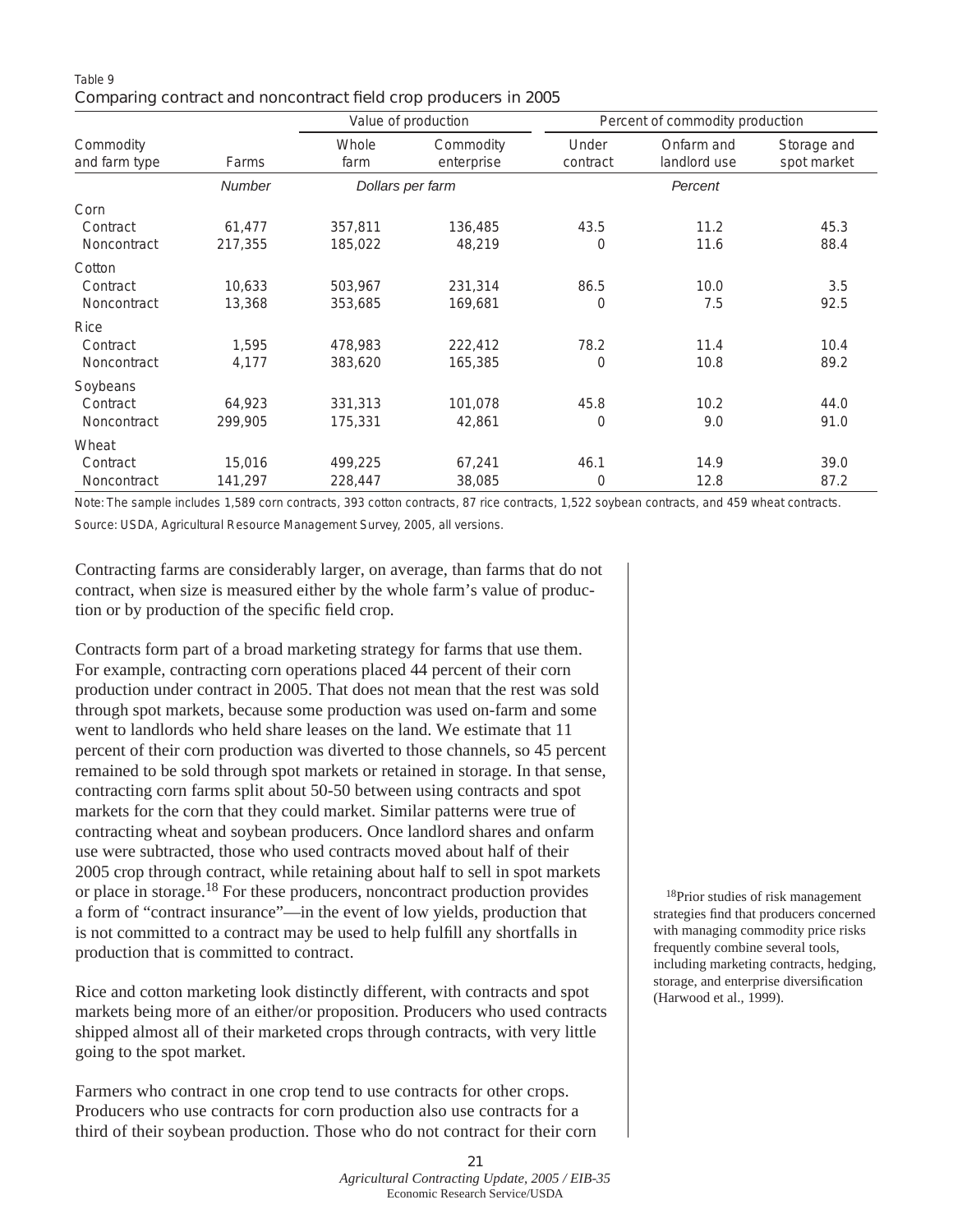rarely contract for soybeans, placing only 8 percent of 2005 production under contract.

### **Prices and Quantities in Marketing Contracts for Field Crops**

Prices received by U.S. farmers for their field crops under marketing contracts in 2005 consistently exceeded estimates of nationwide average prices received. NASS reports the annual average price received for each commodity, using data for spot and contract prices. Respondents to the ARMS contracting questions report the average price that they received for their contract shipments in 2005 (table 10).

Producers are more likely to choose marketing contracts, instead of relying on spot markets for thinly traded, high-value varieties of a commodity. Highoil corn and low-linoleic soybeans each carry price premiums and each are likely to be produced under contract. Contract prices may also differ from season average prices if prices are changing sharply during the year. Rice prices rose sharply throughout 2005. If rice contract prices were based on the highest monthly price, or if most contract rice were priced and shipped at the end of 2005, then average contract prices could be substantially higher than NASS means.

Contract price premiums are not stable over time because contract prices fluctuate less than NASS prices over time. Figure 5 tracks the NASS annual average soybean price from 1996 through 2005 and compares it with the contract premium (the percentage difference between the average contract price and the average NASS price). The premium rises during periods of relatively low NASS prices and falls when soybean prices rise again. Contract soybean prices were below average prices in 1996, when the premium was negative, and matched average NASS prices in 2003 and 2004. The same pattern holds for corn (fig. 6). When corn prices are low, contract prices do not fall as much and the contract premium expands.

Table 10

#### **Prices and quantities in field crop marketing contracts in 2005**

| Item                                 | Corn   | Soybeans  | Wheat | Rice   | Cotton  |  |
|--------------------------------------|--------|-----------|-------|--------|---------|--|
|                                      |        | Per pound |       |        |         |  |
| Price received per unit              |        |           |       |        |         |  |
| USDA/NASS mean, all sales            | 1.93   | 5.69      | 3.35  | 3.10   | 0.43    |  |
| Contract mean                        | 2.28   | 6.34      | 3.41  | 4.05   | 0.55    |  |
| Contract 25 <sup>th</sup> percentile | 2.10   | 5.98      | 3.10  | 3.12   | 0.49    |  |
| Contract 75 <sup>th</sup> percentile | 2.40   | 6.75      | 3.63  | 4.80   | 0.58    |  |
|                                      |        | Pounds    |       |        |         |  |
| Quantity marketed through contract   |        |           |       |        |         |  |
| Median                               | 9.000  | 3.000     | 3,405 | 21,000 | 255,500 |  |
| Mean                                 | 22,800 | 7.038     | 8.356 | 44.400 | 465,000 |  |
| 25 <sup>th</sup> percentile          | 4.000  | 1.000     | 1.250 | 19,893 | 72,000  |  |
| 75 <sup>th</sup> percentile          | 23,000 | 6.900     | 7,350 | 37,800 | 600,000 |  |

Note: The sample includes 1,589 corn, 393 cotton, 87 rice, 1,522 soybean, and 459 wheat contracts.

Source: USDA, Agricultural Resource Management Survey, 2005, all versions.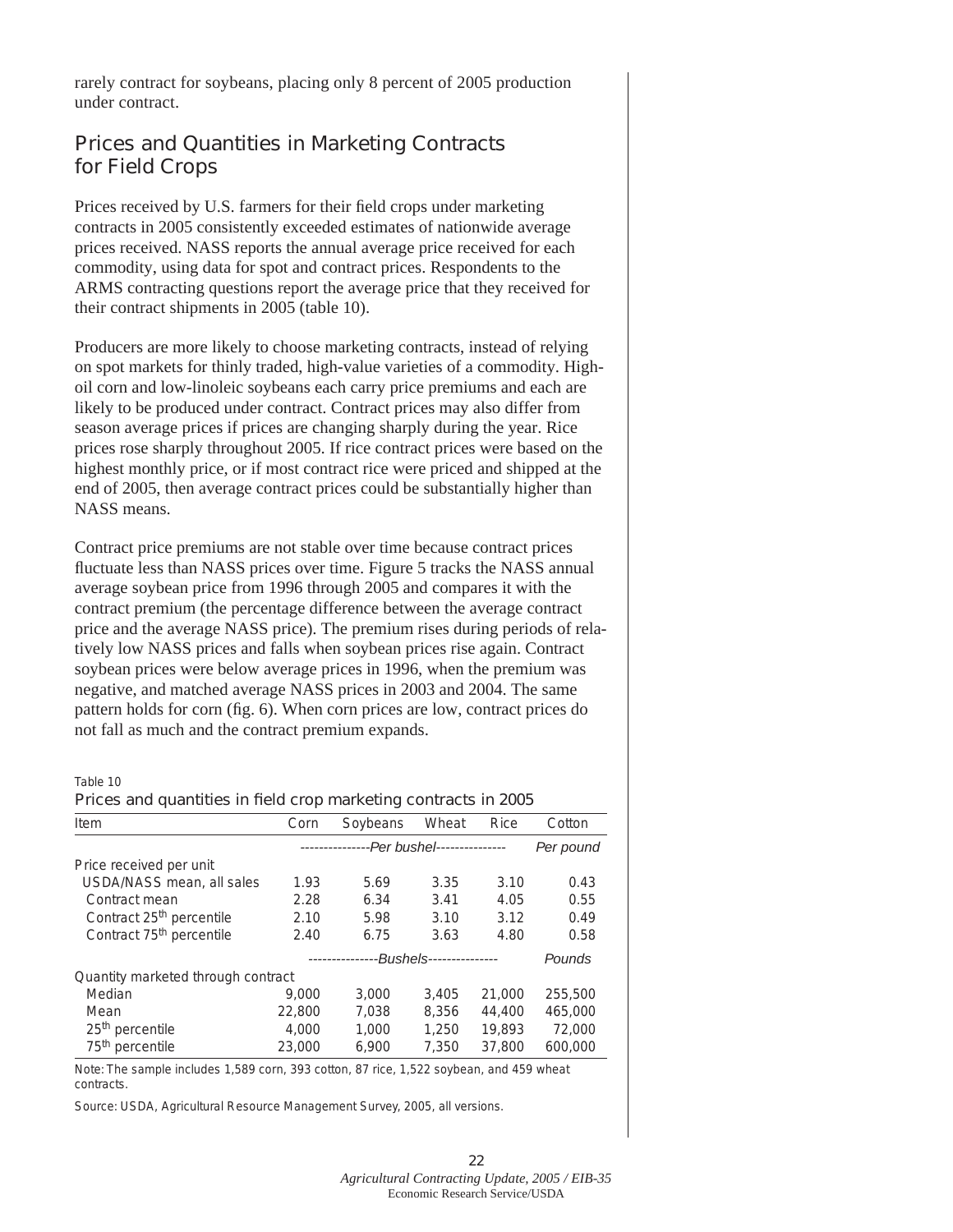### Figure 5 **Soybean prices and the contract premium, 1996-2005**



Source: USDA, Agricultural Resource Management Survey, all versions.



#### **Corn prices and the contract premium, 1996-2005**



Contract quantities range widely—except for rice, the  $75<sup>th</sup>$  percentile quantity is 5-7 times larger than the  $25<sup>th</sup>$  percentile quantity in each commodity (table 10). Moreover, many contract quantities are fairly small. At a yield of 150 bushels per acre, the median corn quantity (9,000 bushels) could be met with 60 acres and the interguartile range could be met with 27 acres (the  $25<sup>th</sup>$ percentile) to 153 acres of corn. Similarly modest acreages are needed, at average yields, to meet the median soybean and wheat contracts—70 and 81 acres, respectively.19 The size gap between contracting and noncontracting farms cannot be driven by contract quantities because those are rather small; contract producers of these commodities often use several marketing contracts, so the total amount marketed under contract may exceed the quantity in a single contract.

# **Characteristics for Field Crop Contracts**

Field crop contracts do not tie farmers to specific contractors in the way that livestock and poultry production contracts do (table 11). Most contracts

<sup>19</sup>The acreage required, at average yield, to fulfill the median rice and cotton contracts was considerably larger at 142 and 310 acres, respectively.

#### **23**  *Agricultural Contracting Update, 2005 / EIB-35*  Economic Research Service/USDA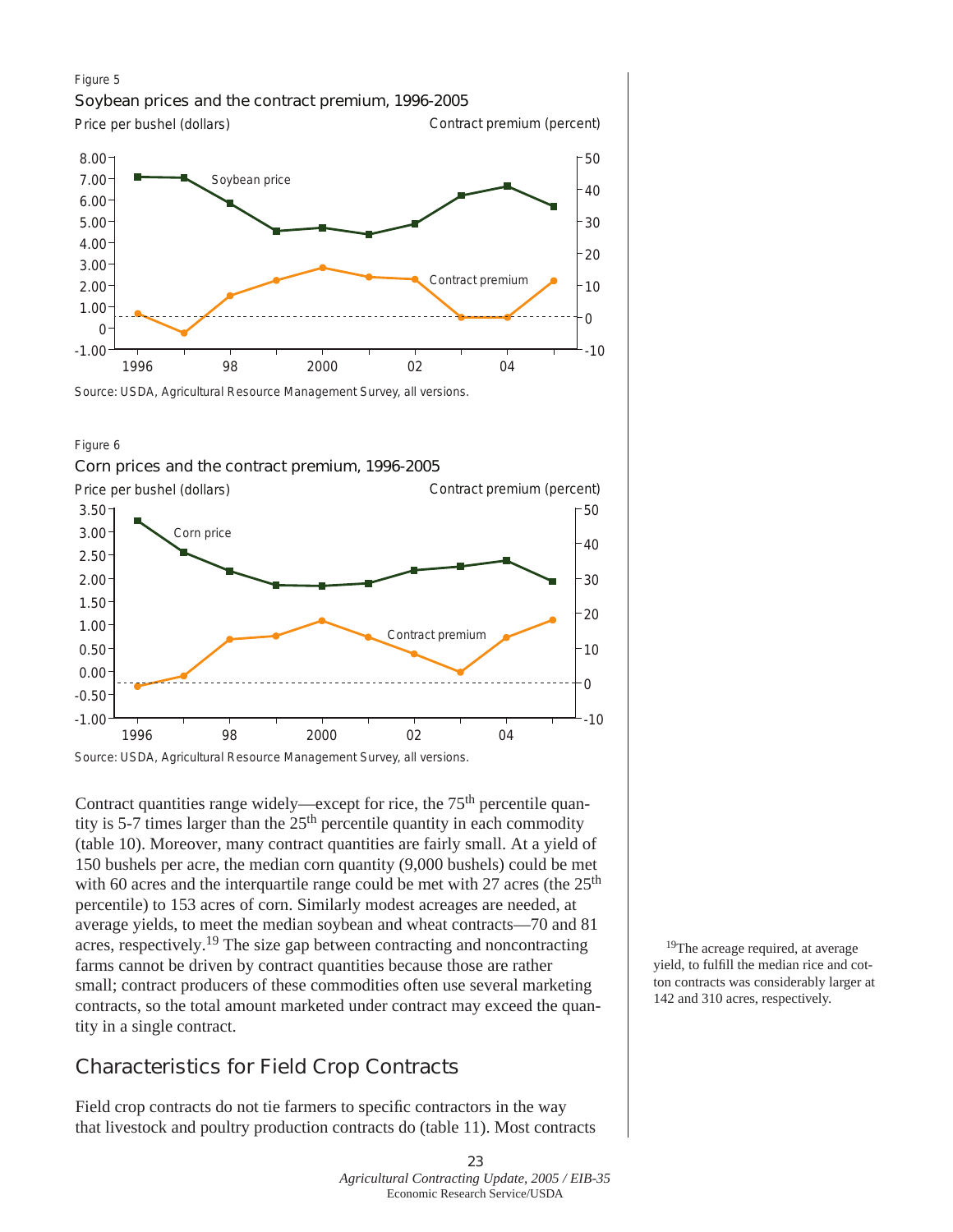cover a single growing season, and farmers do not, in general, have particularly longstanding relationships with contractors. Half of corn and soybean contract farms have worked with the current contractor for 4 years or less, figures that rise only modestly with the other crops. Moreover, very few producers saw their current contractor as their only marketing option; most had other contract options and most also had cash market options. The exception in this instance was cotton, where 32 percent of producers had no cash market options (combining those reporting "none" and those reporting "other contractors only") and 20 percent had no other cash or contract options.

Cotton also differs in the identity of the contractor. Forty-one percent of contract cotton sales were made through marketing pools. This option was far less widely used for other field crops, where contracting operations dealt primarily with cooperatives or with privately owned (noncooperative) processors and elevators.

The terms of corn, soybean, and wheat contracts are similar to one another and distinctly different from rice and cotton contracts (table 11). Most corn, soybean, and wheat contracts specify a quantity, and most specify a single

### Table 11 **Field crop marketing contract characteristics in 2005**

| Item                              | Corn           | Soybeans                                  | Wheat | <b>Rice</b> | Cotton |
|-----------------------------------|----------------|-------------------------------------------|-------|-------------|--------|
|                                   |                | Months in contract, years with contractor |       |             |        |
| <b>Durations</b>                  |                |                                           |       |             |        |
| Median length of contract         | 6              | 6                                         | 4     | 12          | 12     |
| Median experience with contractor | 4              | 4                                         | 6     | 7           | 5      |
|                                   |                | Percent of contract sales for a commodity |       |             |        |
| Contractor type                   |                |                                           |       |             |        |
| Cooperative                       | 36             | 42                                        | 38    | 48          | 31     |
| Marketing pool                    | 13             | 10                                        | 8     | 15          | 41     |
| Private processor, elevator, gin  | 49             | 46                                        | 51    | 37          | 27     |
| Other                             | 2              | $\overline{2}$                            | 3     | 0           | 1      |
|                                   |                | Percent of contracts for a commodity      |       |             |        |
| Other marketing options           |                |                                           |       |             |        |
| None                              | 1              | 2                                         | 7     | 1           | 20     |
| Cash sales and other contractors  | 62             | 57                                        | 70    | 76          | 47     |
| Cash sales only                   | 36             | 40                                        | 23    | 8           | 21     |
| Other contractors only            | 1              | 1                                         | 1     | 16          | 12     |
|                                   |                | Percent of contracts                      |       |             |        |
| Contract quantity specifications  |                |                                           |       |             |        |
| No quantity specified             | 25             | 25                                        | 24    | 67          | 74     |
| Specified quantity or range       | 70             | 70                                        | 67    | 14          | 15     |
| Quantity from specified acreage   | 1              | 2                                         | 1     | 19          | 8      |
| Percent of grower production      | 1              | 1                                         | na    | 0           | 3      |
| Other                             | 3              | 3                                         | na    | 0           | 0      |
| Contract pricing specifications   |                |                                           |       |             |        |
| Single price offered at delivery  | 77             | 77                                        | 85    | 19          | 22     |
| Formula-based price               | 18             | 17                                        | 11    | 29          | 39     |
| Price was negotiated              | 3              | 4                                         | 3     | 34          | 23     |
| Other                             | $\overline{2}$ | 2                                         | 0     | 18          | 16     |

Note: The sample includes 411 corn, 202 cotton, 50 rice, 471 soybean, and 157 wheat contracts.

Source: USDA, Agricultural Resource Management Survey, 2005, version 1.

**24** *Agricultural Contracting Update, 2005 / EIB-35* Economic Research Service/USDA